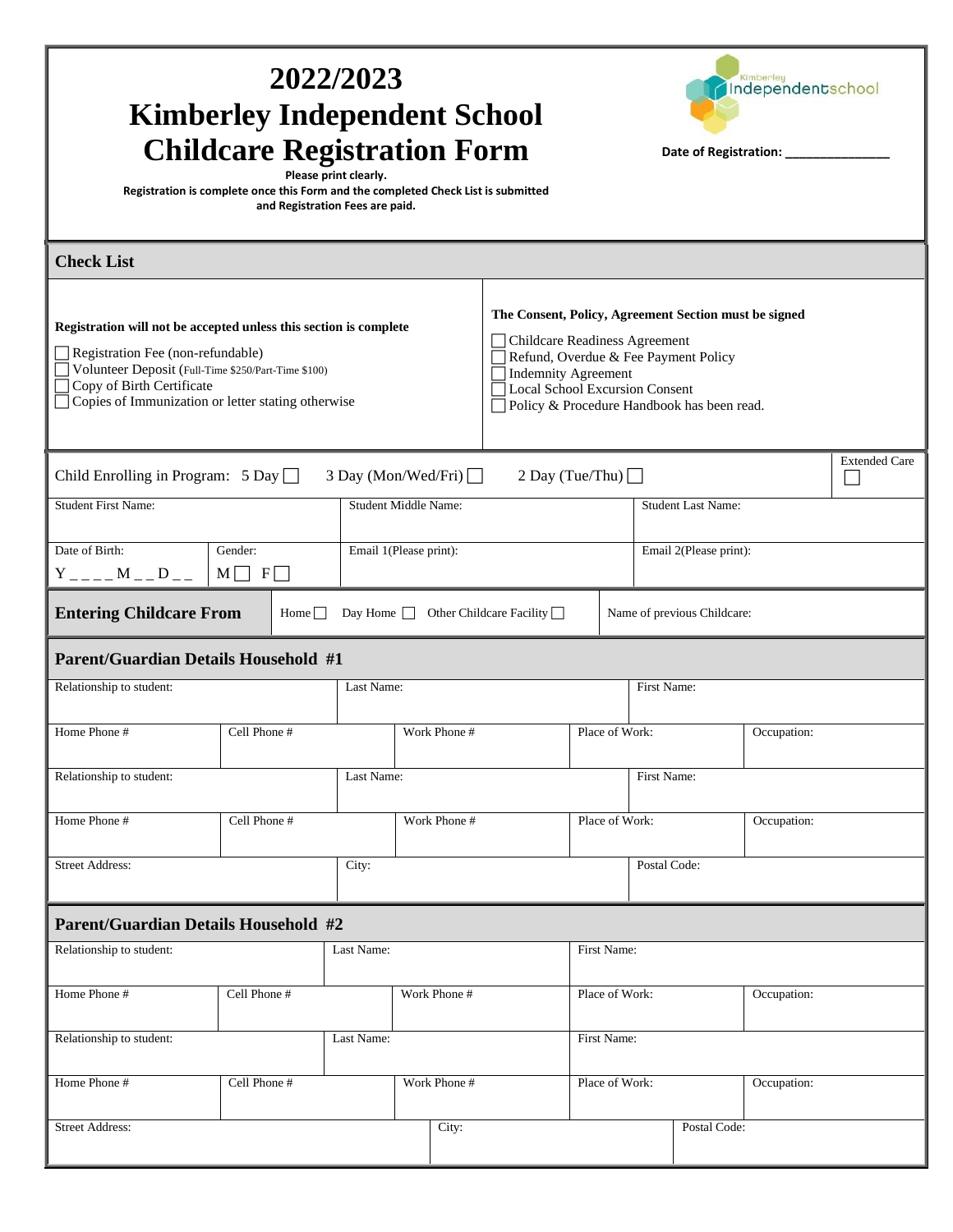| <b>Family Dynamics</b>                                                                                                                                                                                                       |               |                                                                     |                                                                                                                                    |                                                                                   |                                                       |  |
|------------------------------------------------------------------------------------------------------------------------------------------------------------------------------------------------------------------------------|---------------|---------------------------------------------------------------------|------------------------------------------------------------------------------------------------------------------------------------|-----------------------------------------------------------------------------------|-------------------------------------------------------|--|
| Does the child live 100% with both parents: $Yes \t No$                                                                                                                                                                      |               | If "No" please explain below:<br>#1 Parent ______% #2 Parent _____% |                                                                                                                                    | Is there a legal custody arrangement for this child:<br>$\overline{N_0}$<br>$Yes$ |                                                       |  |
| Name the parent/guardian with legal custody of the child:                                                                                                                                                                    |               |                                                                     | All legal documentation (if there is a custody agreement<br>in place is attached to this form: $Yes$<br>$\vert$ No $\vert$ $\vert$ |                                                                                   |                                                       |  |
| #1 Household arrangement. Child Lives with:<br>Father Only Mother & Step Father<br>Mother Only $\vert \vert$<br>Father & Step Mother $\Box$ # of Siblings $\Box$ # of Step-siblings                                          |               |                                                                     |                                                                                                                                    |                                                                                   |                                                       |  |
| #2 Household arrangements. Child Lives with:<br>Father Only Mother & Step Father<br>Mother Only $\vert \vert$<br>Father & Step Mother $\Box$ # of Siblings $\Box$ # of Step-siblings                                         |               |                                                                     |                                                                                                                                    |                                                                                   |                                                       |  |
| <b>Pick-up List</b>                                                                                                                                                                                                          |               |                                                                     |                                                                                                                                    |                                                                                   |                                                       |  |
| List other than the Parent/Guardian who has permission or does not have permission to pick up your child from school. Please be clear.                                                                                       |               |                                                                     |                                                                                                                                    |                                                                                   |                                                       |  |
| Full Name:                                                                                                                                                                                                                   | Relationship: |                                                                     | <b>Contact Number:</b>                                                                                                             |                                                                                   | Permission:<br>Yes $\Box$<br>No <sub>1</sub>          |  |
| Full Name:                                                                                                                                                                                                                   | Relationship: |                                                                     | <b>Contact Number:</b>                                                                                                             |                                                                                   | Permission:                                           |  |
| Full Name:                                                                                                                                                                                                                   | Relationship: |                                                                     | <b>Contact Number:</b>                                                                                                             |                                                                                   | Yes $\Box$<br>$\overline{N_{O}}$<br>Permission:       |  |
| Full Name:                                                                                                                                                                                                                   | Relationship: |                                                                     | <b>Contact Number:</b>                                                                                                             |                                                                                   | $Yes \mid \cdot$<br>$\overline{N_{0}}$<br>Permission: |  |
| Full Name:                                                                                                                                                                                                                   | Relationship: |                                                                     | <b>Contact Number:</b>                                                                                                             |                                                                                   | Yes $\Box$<br>No.<br>Permission:                      |  |
|                                                                                                                                                                                                                              |               |                                                                     |                                                                                                                                    |                                                                                   | Yes $\Box$<br>$\overline{N_{0}}$                      |  |
| <b>Emergency Consent</b>                                                                                                                                                                                                     |               |                                                                     |                                                                                                                                    |                                                                                   |                                                       |  |
| I consent to an ambulance being called and understand that any costs<br>I consent to an ambulance being called and understand that any costs<br>incurred are my sole responsibility.<br>incurred are my sole responsibility. |               |                                                                     |                                                                                                                                    |                                                                                   |                                                       |  |
|                                                                                                                                                                                                                              |               |                                                                     |                                                                                                                                    |                                                                                   |                                                       |  |
|                                                                                                                                                                                                                              |               |                                                                     |                                                                                                                                    |                                                                                   |                                                       |  |
| Date:                                                                                                                                                                                                                        |               |                                                                     | Date: $\_\_$                                                                                                                       |                                                                                   |                                                       |  |
| <b>Emergency Contact Details</b> (will only be contacted if we <b>cannot reach the parent</b> (s)/guardian.)                                                                                                                 |               |                                                                     |                                                                                                                                    |                                                                                   |                                                       |  |
| Full Name:<br>Relationship to student:<br>Contact Number:                                                                                                                                                                    |               |                                                                     |                                                                                                                                    |                                                                                   |                                                       |  |
| Full Name:                                                                                                                                                                                                                   |               | Relationship to student:                                            |                                                                                                                                    | <b>Contact Number:</b>                                                            |                                                       |  |
|                                                                                                                                                                                                                              |               |                                                                     |                                                                                                                                    |                                                                                   |                                                       |  |
| <b>Medical Details</b>                                                                                                                                                                                                       |               |                                                                     |                                                                                                                                    |                                                                                   |                                                       |  |
| Doctors Name:                                                                                                                                                                                                                |               |                                                                     | Doctors Phone #:                                                                                                                   |                                                                                   | Health Care #:                                        |  |
| Medical Conditions/Problems                                                                                                                                                                                                  |               |                                                                     | Allergies:                                                                                                                         |                                                                                   | Medication:                                           |  |
| <b>Additional Notes:</b>                                                                                                                                                                                                     |               |                                                                     |                                                                                                                                    |                                                                                   |                                                       |  |
|                                                                                                                                                                                                                              |               |                                                                     |                                                                                                                                    |                                                                                   |                                                       |  |
|                                                                                                                                                                                                                              |               |                                                                     |                                                                                                                                    |                                                                                   |                                                       |  |
|                                                                                                                                                                                                                              |               |                                                                     |                                                                                                                                    |                                                                                   |                                                       |  |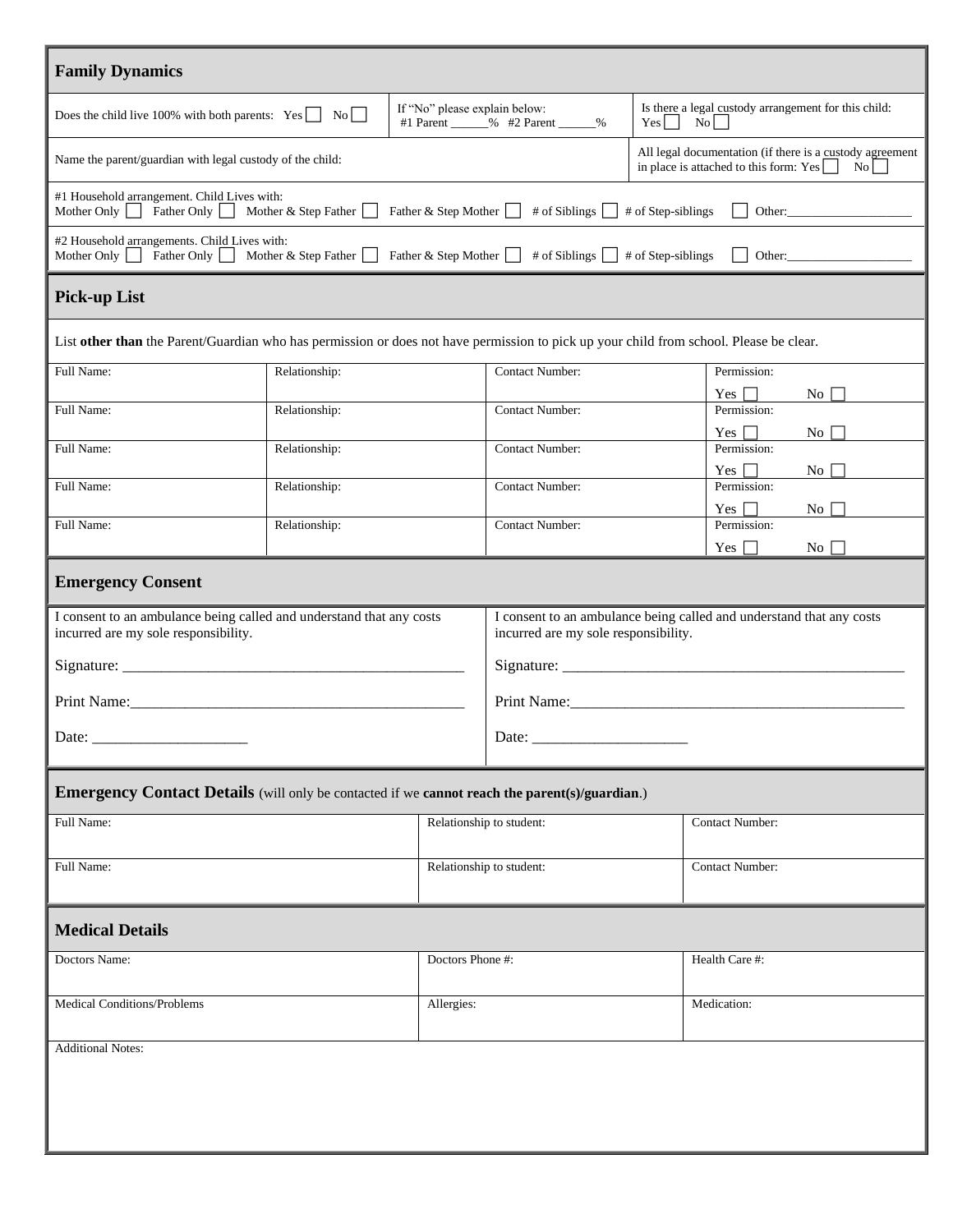| <b>Supportive Student Information</b>                                                                                                                                                                                                                                                                                                                                                                                                                         |                         |  |              |                                                            |             |  |
|---------------------------------------------------------------------------------------------------------------------------------------------------------------------------------------------------------------------------------------------------------------------------------------------------------------------------------------------------------------------------------------------------------------------------------------------------------------|-------------------------|--|--------------|------------------------------------------------------------|-------------|--|
| Language Spoken at home:                                                                                                                                                                                                                                                                                                                                                                                                                                      | Other Languages Spoken: |  | Citizenship: | Landed immigrant Status:<br>Yes $\Box$<br>$\overline{N_0}$ |             |  |
| Academic or Speech concerns:                                                                                                                                                                                                                                                                                                                                                                                                                                  |                         |  |              |                                                            |             |  |
| Has your child previously received Special Education Assistance?<br>If Yes please provide details:<br>Yes $\Box$<br>No $\Box$                                                                                                                                                                                                                                                                                                                                 |                         |  |              |                                                            |             |  |
| Additional information you would like the school/teachers to be aware of e.g. special interests and abilities; physical characteristics; behavioral concerns; medical or<br>emotional difficulties to overcome; and academic strengths and weaknesses. (If you are transferring your child from another school you may wish to include your reason for<br>doing so.)                                                                                          |                         |  |              |                                                            |             |  |
|                                                                                                                                                                                                                                                                                                                                                                                                                                                               |                         |  |              |                                                            |             |  |
| Media, Photography and Video Consent – Please check $\&$ sign where permission is being granted.                                                                                                                                                                                                                                                                                                                                                              |                         |  |              |                                                            |             |  |
| Photograph or video my child for internal and external purposes.<br>(For example, Social Media, School Website or School Facebook page.)<br>Photograph or video my child for Marketing purposes.<br>(For example, School Posters or brochures)<br>Display my child's first name alongside photographs<br>Yes $\Box$<br>$\overline{N_0}$                                                                                                                       |                         |  |              | Signature:                                                 |             |  |
| <b>Payment Contract</b>                                                                                                                                                                                                                                                                                                                                                                                                                                       |                         |  |              |                                                            |             |  |
| I/we accept the responsibility of making payments by the 1 <sup>st</sup> of each month (unless an alternative arrangement has been made with the office),<br>preceding my/our child attending Kimberley Independent School and I/we realize that failure to make payments could result in termination of educational<br>services.<br>I/we understand that 30 days' notice must be given before the removal of my/our child from Kimberley Independent School. |                         |  |              |                                                            |             |  |
| KIMBERLEY INDEPENDENT SCHOOL SOCIETY (the "Society"), including all of its principals, servants, agents, contractors, directors, officers, employees, parents<br>and students (collectively, the "Indemnified Persons").<br>Parent/Legal Guardian Details (to be completed by BOTH Parents and/or all Legal Guardians)                                                                                                                                        |                         |  |              |                                                            |             |  |
| <b>Parent/Guardian Details</b>                                                                                                                                                                                                                                                                                                                                                                                                                                | Relationship:           |  | Last Name:   |                                                            | First Name: |  |
| <b>Contact Phone Number</b>                                                                                                                                                                                                                                                                                                                                                                                                                                   | Address:                |  |              |                                                            |             |  |
| <b>Parent/Guardian Details</b>                                                                                                                                                                                                                                                                                                                                                                                                                                | Relationship:           |  | Last Name:   |                                                            | First Name: |  |
| <b>Contact Phone Number</b>                                                                                                                                                                                                                                                                                                                                                                                                                                   | Address:                |  |              |                                                            |             |  |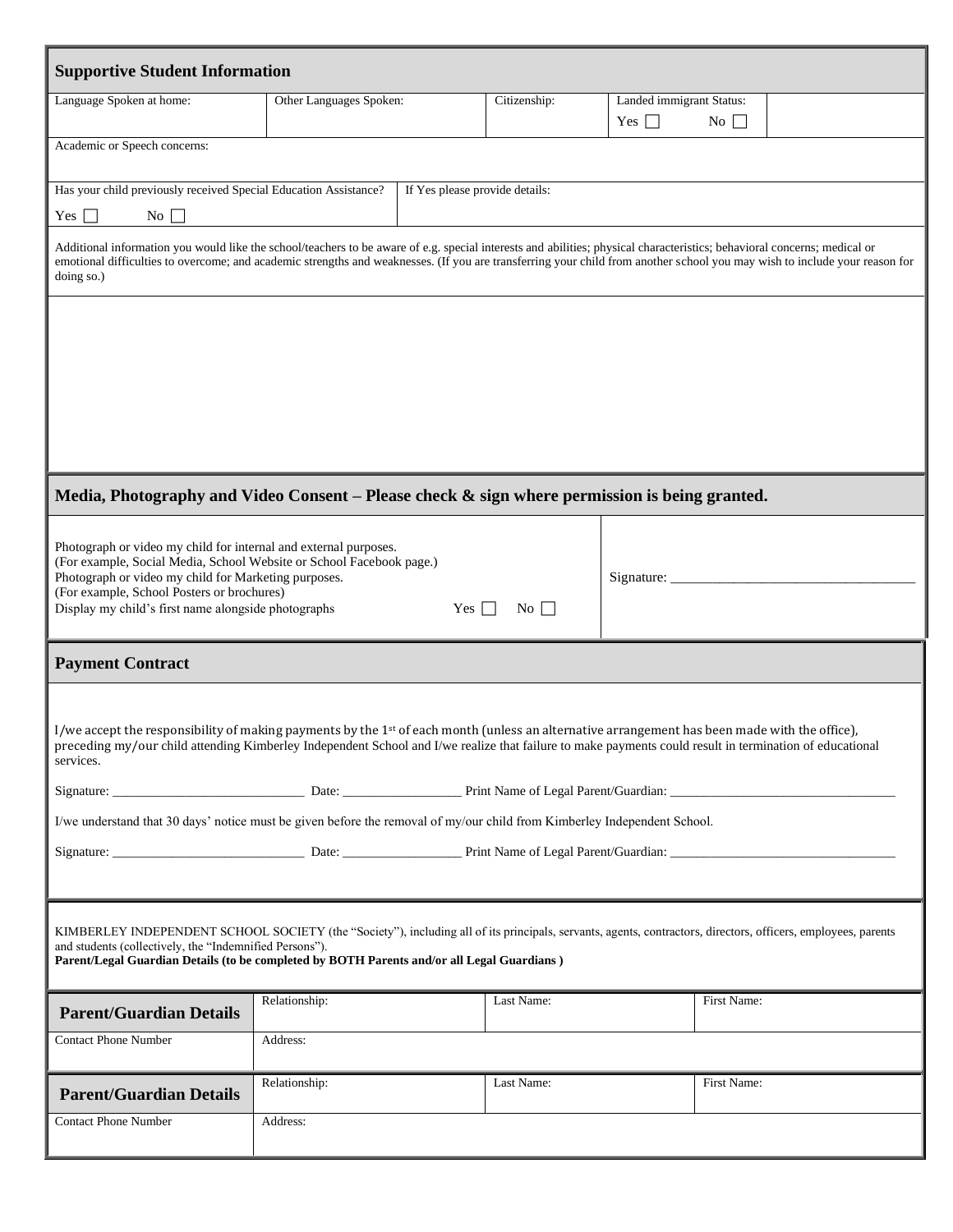## **Childcare Readiness Agreement Initial** \_\_\_\_\_\_\_\_\_\_

I/we understand that for licencing purposes we acknowledge my/our child(ren) are ready to start in your Childcare programme as they meet the requirements below regarding potty training and naps.

Children who are in the process of toilet training need time, attention and care. This isn't a time that should feel rushed or pressured for the child. As it requires a lot of staff to cover the needs of all the children, it is required that your child be potty trained prior to entering our program. A potty trained child is a child who can do the following:

- 1. Be able to tell an adult that they have to go potty before they are going.
- 2. Be able to pull down their underwear and pants and get them back up with minimal or no assistance
- 3. Be able to wipe themselves after using the toilet
- 4. Be able to get off the toilet/potty by themselves<br>5. Be able to postpone going if they must wait for  $\frac{1}{2}$
- 5. Be able to postpone going if they must wait for someone who is in the bathroom or if we are outside or away from the school.
- 6. Has no more than 1 accident in a 2 week span.

If your child has an accident the following procedure will be followed.

- 1. If an accident occurs a teacher will assist the child in clean up and change of clothes and the parent/guardian will be notified.
- 2. If an accident happens more than once in a day. We will clean up your child and ask you to pick up promptly.
- 3. If there is diarrhea we will clean up your child the best we can, call you for prompt pick up and will ask you to keep your child at least 24 hours after diarrhea has stopped ( not just 24 hours from pick up)
- 4. If more than three accidents occur in a four week period your child will be asked to withdraw from the program effective immediately and they may reenroll when they are fully ready if spaces are available.

My child typically does not nap and I understand Kimberley Independent School is not licensed nor facilitates nap times. However I am aware that they do have daily quite time in the afternoons and I will provide the appropriate blanket/pillow.

**Refund Policy Initial Initial Initial** 

1.Deposits and registration fees are non-refundable and non-transferable;

2. Should the Parent/Legal Guardian choose to withdraw their child, THIRTY (30) DAYS WRITTEN NOTIFICATION MUST BE PROVIDED to the Principal of the School. The Society will not require payment (or will refund payment, if already paid) for fees payable for the period of the academic year remaining after the expiration of the thirty (30) day notice period.

3. By initialing, I/we hereby acknowledge that the Society depends on tuition fees in order to pay employee wages, mortgage and other fixed costs which are not reduced after the withdrawal of a child from the School and I/we hereby further acknowledge that any tuition payable during the

30 day notice period is a genuine pre-estimate of the actual loss which will be suffered by the Society, is reasonable and is not intended as a penalty.

## **Overdue Policy Initial**  $\blacksquare$

1. NSF cheques will be charged a \$40 handling fee. This covers both the banks fees and the schools increased administrative time. A replacement payment will be required to cover the amount owing within **7 days** of your NSF notification letter.

2. Interest will be charged at a rate of 10% (per annum) and collected on any/all delinquent accounts each 30 days.

3. The Board will give consideration to suspension of any student whose tuition fees are in arrears more than 90 days.

4. Collection Agencies or Small Claims Court action may be used for all past or current accounts which are still outstanding. Services were rendered and should be paid for.

5. If for any reason, your financial circumstances change, please contact the school IMMEDIATEY to discuss whether or not an alternative plan of action can be arranged.

## **Fee Payment Policy Initial Initial Initial**

1. Deposits and registration fees are non-refundable and non-transferable.

2. I/we agree to pay tuition fees for the entire academic year for my/our child.

- 3. All Lump-sum fees must be paid before the end of the first week of September.
- 4. Tuition Fees may be paid the following ways:

a) Monthly, by (10) postdated cheques (dated for the first of each month, September through to and including June.)

- b) Monthly by cash or E-Transfer (to hr@kis.ca)
- c) Lump-sum Payment (paid by cash/cheque/E-Transfer)

Local (within city limits) School Excursion Consent **Initial** 

I/we give permission for my/our child to participate in any school excursion within the City of Kimberley limits.

Parent/Guardian Signature:\_\_\_\_\_\_\_\_\_\_\_\_\_\_\_\_\_\_\_\_\_\_\_\_\_\_\_\_\_ Print Name Clearly:\_\_\_\_\_\_\_\_\_\_\_\_\_\_\_\_\_\_\_\_\_\_\_\_\_\_\_\_\_\_\_\_ Date: \_\_\_\_\_\_\_\_\_\_\_\_\_\_\_\_

Kimberley Independent School Society has issued regulations to ensure that proper planning occurs and that adequate safety precautions are followed. The Board Members cannot assume liability for the damage of, personal property or personal injury beyond its normal legal responsibilities. While participating in any school excursion, students and staff are governed by all laws and regulations applying to Kimberley Independent School Society.